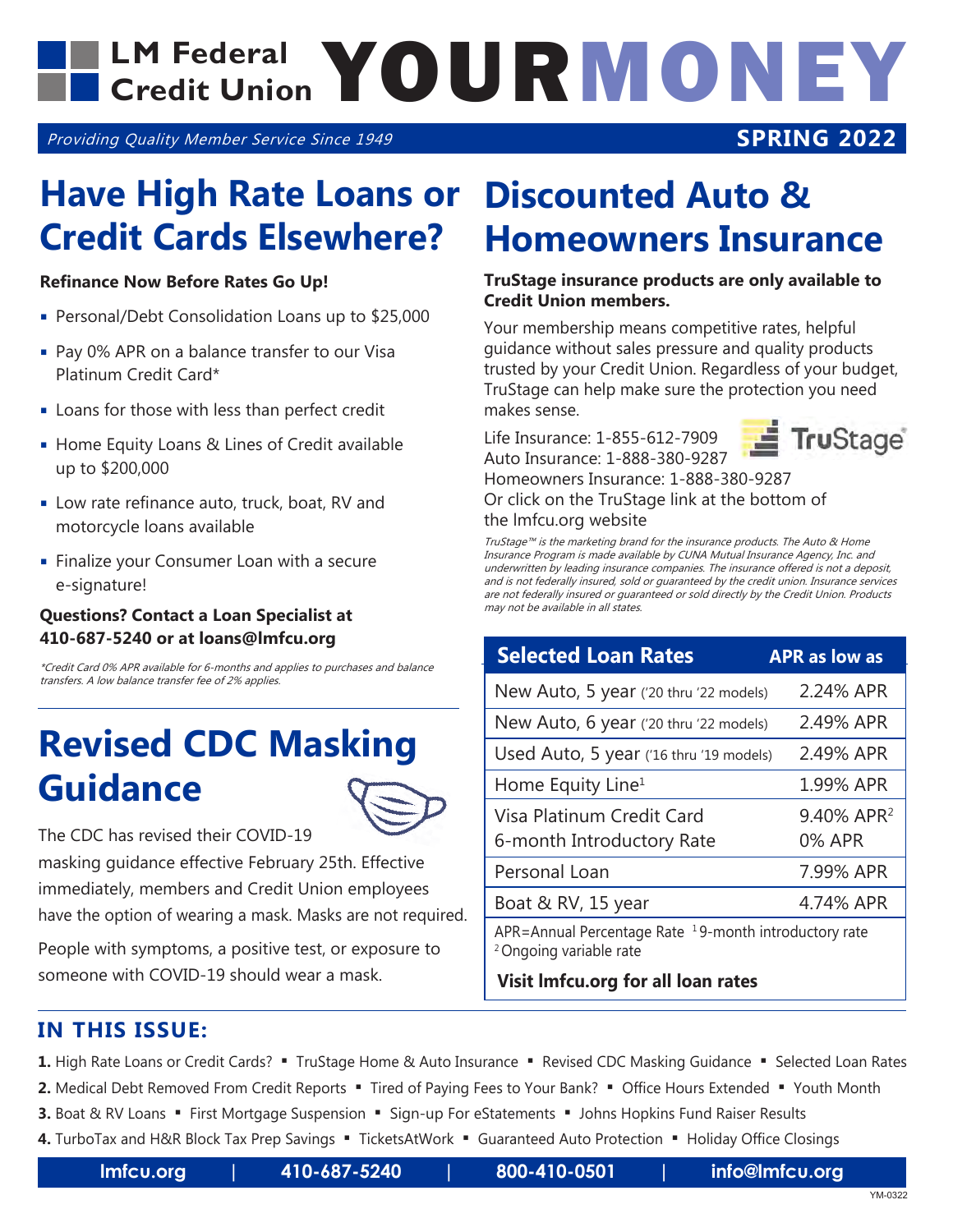## **Majority of Medical Debts to be Removed From Credit Reports**

Equifax, Experian and TransUnion have announced they will collectively remove nearly 70% of medical collection debt tradelines from credit reports.

Starting July 1, paid medical collection debt will no longer be included on consumer credit reports. In addition, the time period before unpaid medical collection debt would appear on a consumer's report will be increased from 6 months to one year, offering consumers more time to address their debt with insurance and healthcare providers before it is reported.

## **Tired of Paying Fees To Your Bank?**

#### **Changing Banks is Easy with Our Switch Kit**

- No monthly fee, no minimum balance or limit on check writing
- Surcharge-free ATM access at over 30,000 CO-OP network ATMs
- Online Banking and Internet Bill Pay
- **Mobile Banking and eStatements**
- Visa check card, Apple Pay, Google Pay & Samsung Pay
- **-** Deposit checks through the Mobile Banking app

**Open an account in-person, by telephone or online at lmfcu.org**

## **Office Hours Extended!**

Don't forget that we extended lobby, telephone and drive-thru hours on Thursdays & Fridays until 6 pm EST. Monday thru Wednesday hours continue to be 9 am to 5 pm EST.

Appointments are NOT required when visiting the Credit Union office.

## **April Is Youth Month! Are You Preparing For Your Children's Financial Future?**

#### **Teaching your kids about personal finances and money is essential for your kids financial future.**

We have educational and fun worksheets and information available to help teach younger children. Visit lmfcu.org or stop in the Credit Union to get an educational packet.

**Existing Accounts:** Deposit loose coin to your child's account without a fee. Also get a gift bag young children.

**Coin Jar Guess:** The closest guess without going over wins the coin jar value\*

**Open a New Child's Account and get the following:** \$10 matching bonus deposit, a cool piggy bank and a chance to win a \$100 bonus deposit.

**April 11th to the 18th:** Visit the office with your child to spin our prize wheel for a free gift.

\* Promotions expire on April 30th. Coin jar and \$100 bonus deposit drawings to be held by May 3rd.



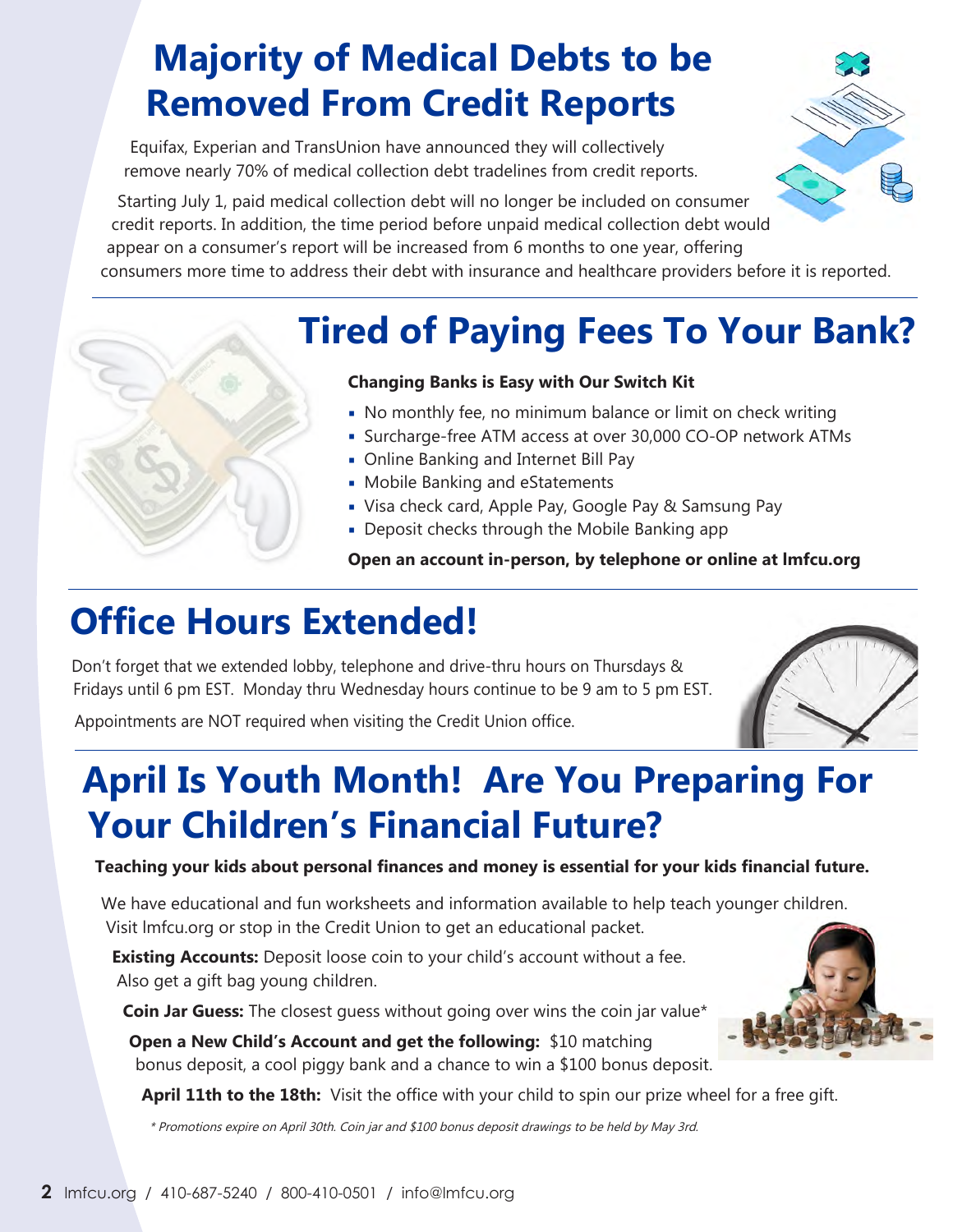## **Purchasing a Boat or RV? Have a High Rate Loan Elsewhere?**

Loans with as little as 5% down and repayment terms up to 15-years are available. Dealer or private party purchase and refinance loans are eligible. We can finance power boats, sailboats and personal watercraft of almost any



Statements

age and can finance RV's up to 15-years old. Rates are as low as 4.49% Annual Percentage Rate.

- Apply by phone, in person or online at Imfcu.org Disbursements by Federal Express
- **Sign your loan docs with a secure e-signature Credit pre-approvals and fast loan approvals**
- 

**Contact our Loan Specialists for details.**

## **First Mortgage Suspension**

Our first mortgage program has been suspended as we have issued the amount of funds allocated for this program.

# **Sign-Up For eStatements!!**

Members between the ages of 18 and 62 will be charged a \$2 paper statement fee if you have not enrolled for eStatements. Members with total average deposit balances of \$25,000 or greater will be exempt from this fee.

We apologize for this small fee but postage and mail processing fees continue to rise. Sign up through Online or Mobile Banking to avoid the fee and to begin receiving eStatements.

Please contact a Member Service Representative or visit lmfcu.org for details.

## **Annual Johns Hopkins Children's Center Fund Raising**

We wanted to thank the many members who made a small donation to the Hopkins Children's Center during our December donation drive. The total donation amount was \$435.00, which included a partial match by the Credit Union.

We encourage everyone to consider making a donation to this great organization.

For additional information visit www.hopkinschildrens.org or call (410) 955-5000

## **Latest Updates to the "What's New" page at LMFCU.ORG**

- Charitable Contributions You Think You Can Claim But Can't
- 2022 Model Year Fuel Economy Guide
- **Required Minimum Distributions**
- Should I use my 401(k) to fund my child's college education?